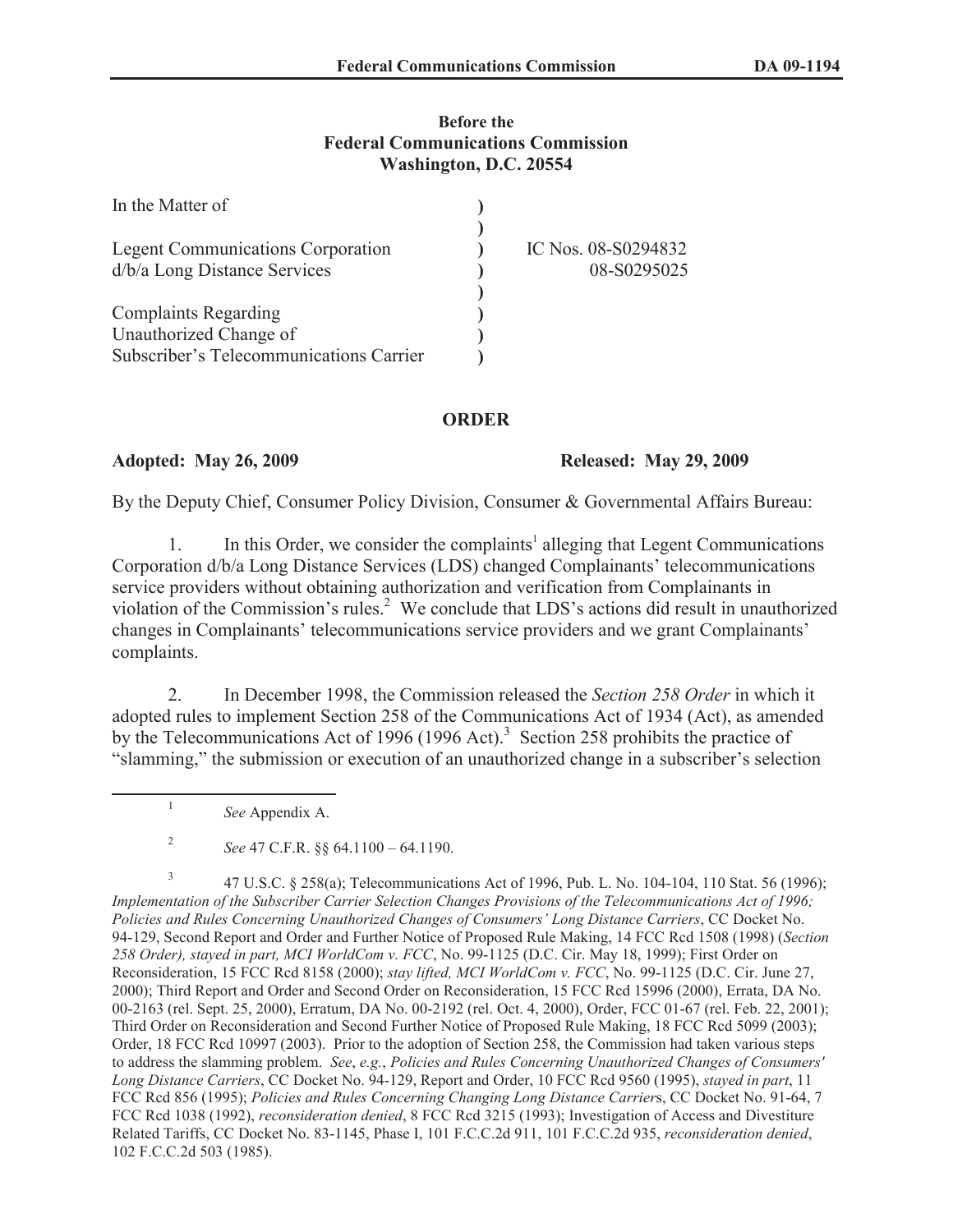of a provider of telephone exchange service or telephone toll service.<sup>4</sup> In the *Section 258 Order*, the Commission adopted aggressive new rules designed to take the profit out of slamming, broadened the scope of the slamming rules to encompass all carriers, and modified its existing requirements for the authorization and verification of preferred carrier changes. The rules require, among other things, that a carrier receive individual subscriber consent before a carrier change may occur.<sup>5</sup> Pursuant to Section 258, carriers are absolutely barred from changing a customer's preferred local or long distance carrier without first complying with one of the Commission's verification procedures.<sup>6</sup> Specifically, a carrier must: (1) obtain the subscriber's written or electronically signed authorization in a format that meets the requirements of Section 64.1130; (2) obtain confirmation from the subscriber via a toll-free number provided exclusively for the purpose of confirming orders electronically; or (3) utilize an independent third party to verify the subscriber's order.<sup>7</sup>

3. The Commission also has adopted liability rules. These rules require the carrier to absolve the subscriber where the subscriber has not paid his or her bill. In that context, if the subscriber has not already paid charges to the unauthorized carrier, the subscriber is absolved of liability for charges imposed by the unauthorized carrier for service provided during the first 30 days after the unauthorized change.<sup>8</sup> Where the subscriber has paid charges to the unauthorized carrier, the Commission's rules require that the unauthorized carrier pay 150% of those charges to the authorized carrier, and the authorized carrier shall refund or credit to the subscriber 50% of all charges paid by the subscriber to the unauthorized carrier.<sup>9</sup> Carriers should note that our actions in this order do not preclude the Commission from taking additional action, if warranted, pursuant to Section 503 of the Act.<sup>10</sup>

4. We received Complainants' complaints alleging that Complainants' telecommunications service providers had been changed to LDS without Complainants' authorization.<sup>11</sup> Pursuant to Sections 1.719 and 64.1150 of our rules,<sup>12</sup> we notified LDS of the

4 47 U.S.C. § 258(a).

5 *See* 47 C.F.R. § 64.1120.

6 47 U.S.C. § 258(a).

7 *See* 47 C.F.R. § 64.1120(c). Section 64.1130 details the requirements for letter of agency form and content for written or electronically signed authorizations. 47 C.F.R. § 64.1130.

8 *See* 47 C.F.R. §§ 64.1140, 64.1160. Any charges imposed by the unauthorized carrier on the subscriber for service provided after this 30-day period shall be paid by the subscriber to the authorized carrier at the rates the subscriber was paying to the authorized carrier at the time of the unauthorized change. *Id.*

9 *See* 47 C.F.R. §§ 64.1140, 64.1170.

<sup>10</sup> *See* 47 U.S.C. § 503.

<sup>11</sup> *See* Appendix A.

<sup>12</sup> 47 C.F.R. § 1.719 (Commission procedure for informal complaints filed pursuant to Section 258 of the Act); 47 C.F.R. § 64.1150 (procedures for resolution of unauthorized changes in preferred carrier).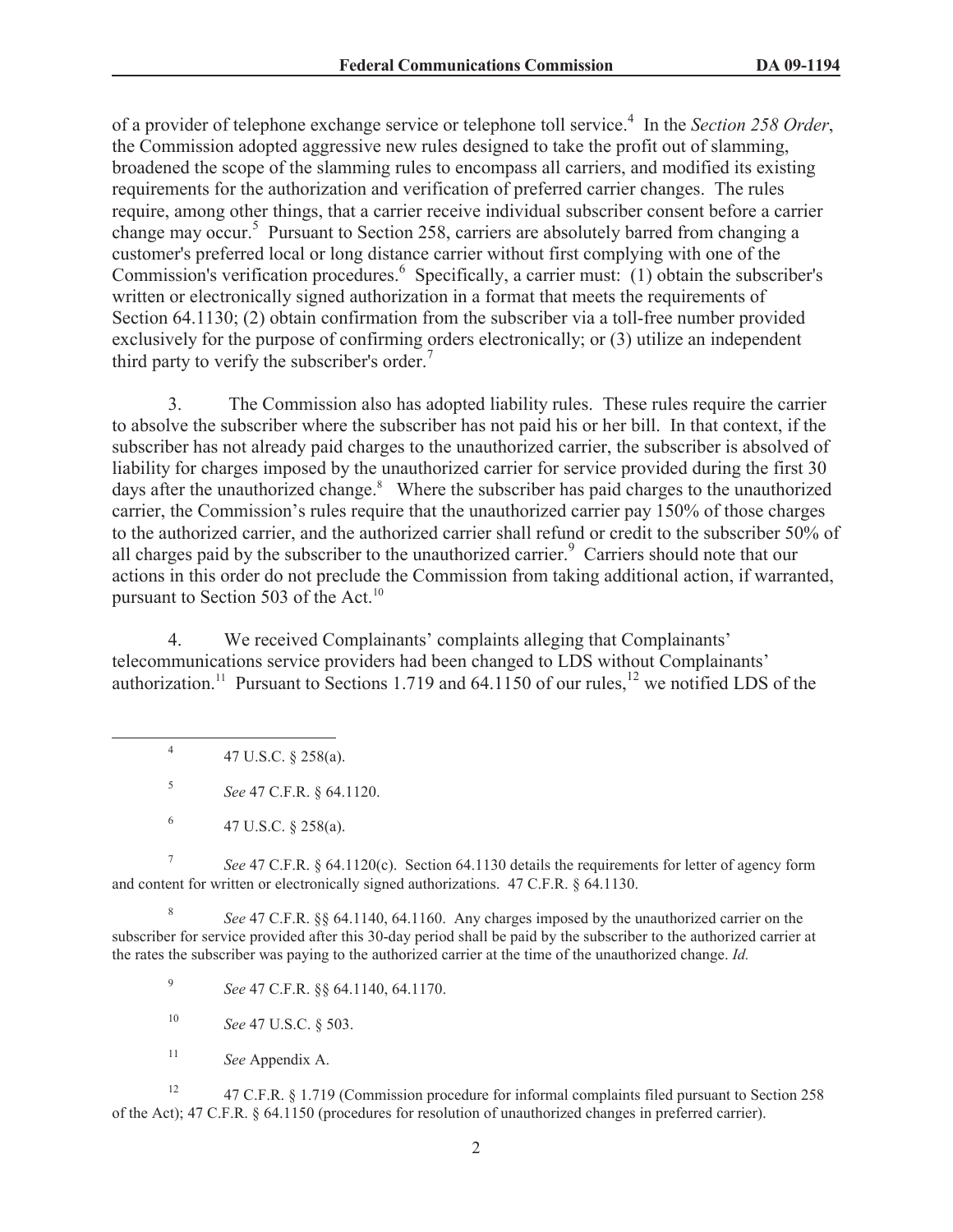complaints and LDS responded.<sup>13</sup> In its responses, LDS stated that authorizations were received and confirmed through third party verifications (TPVs). We have reviewed the TPVs LDS filed with its responses. The verifiers, however, failed to confirm that the persons on the calls wanted to make the carrier changes, as required by our rules.<sup>14</sup> We conclude that LDS did not provide clear and convincing evidence that Complainants wanted to change their carrier services.<sup>15</sup> Therefore, LDS violated the Commission's carrier change rules and we discuss LDS's liability below.<sup>16</sup>

5. LDS must remove all charges incurred for service provided to Complainants for the first thirty days after the alleged unauthorized changes in accordance with the Commission's liability rules.<sup>17</sup> We have determined that Complainants are entitled to absolution for the charges incurred during the first thirty days after the unauthorized change occurred and the authorized carriers nor LDS may pursue any collection against Complainants for those charges.<sup>18</sup> Any charges imposed by LDS on the subscribers for service provided after this 30-day period shall be paid by the subscribers at the rates the subscribers were paying to their authorized carriers at the time of the unauthorized changes. $19$ 

6. Accordingly, IT IS ORDERED that, pursuant to Section 258 of the Communications Act of 1934, as amended, 47 U.S.C. § 258, and Sections 0.141, 0.361 and 1.719 of the Commission's rules, 47 C.F.R. §§ 0.141, 0.361, 1.719, the complaints filed against Legent Communications Corporation d/b/a Long Distance Services ARE GRANTED.

7. IT IS FURTHER ORDERED that, pursuant to section 64.1170(d) of the Commission's rules, 47 C.F.R. § 64.1170(d), Complainants are entitled to absolution for the charges incurred during the first thirty days after the unauthorized change occurred and neither the LDS nor the authorized carriers may pursue any collection against Complainants for those charges.

<sup>16</sup> If either Complainant is unsatisfied with the resolution of this complaint, such Complainant may file a formal complaint with the Commission pursuant to Section 1.721 of the Commission's rules, 47 C.F.R. § 1.721. Such filing will be deemed to relate back to the filing date of such Complainant's informal complaint so long as the formal complaint is filed within 45 days from the date this order is mailed or delivered electronically to such Complainant. *See* 47 C.F.R. § 1.719.

<sup>17</sup> *See* 47 C.F.R. § 64.1160(b).

- <sup>18</sup> *See* 47 C.F.R. § 64.1160(d).
- <sup>19</sup> *See* 47 C.F.R. §§ 64.1140, 64.1160.

<sup>13</sup> *See* Appendix A.

<sup>14</sup> *See* 47 C.F.R. § 64.1120(c)(3)(iii).

<sup>15</sup> *See* 47 C.F.R. §§ 64.1120(c)(3)(iii).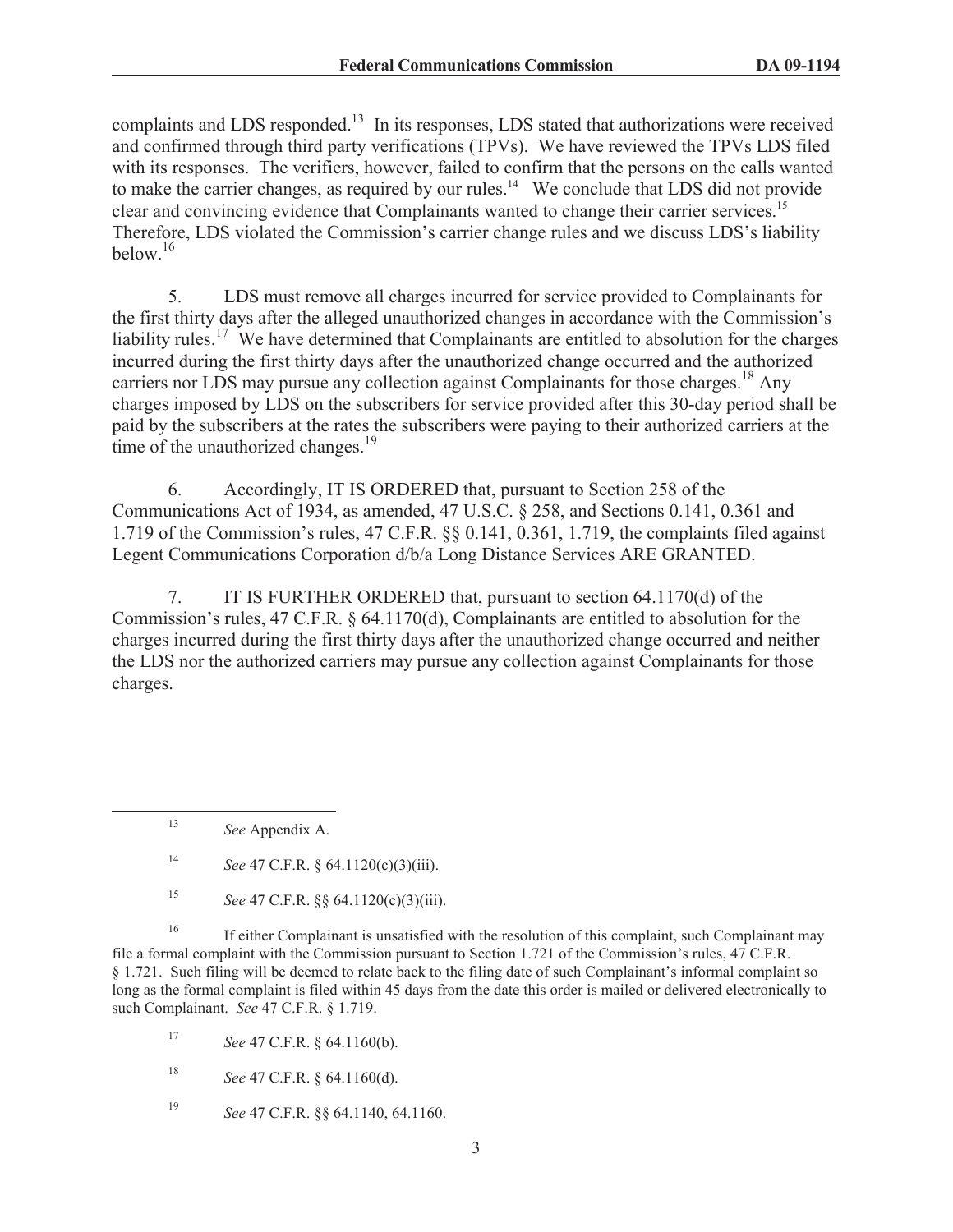8. IT IS FURTHER ORDERED that this Order is effective upon release.

## FEDERAL COMMUNICATIONS COMMISSION

Nancy A. Stevenson, Deputy Chief Consumer Policy Division Consumer & Governmental Affairs Bureau